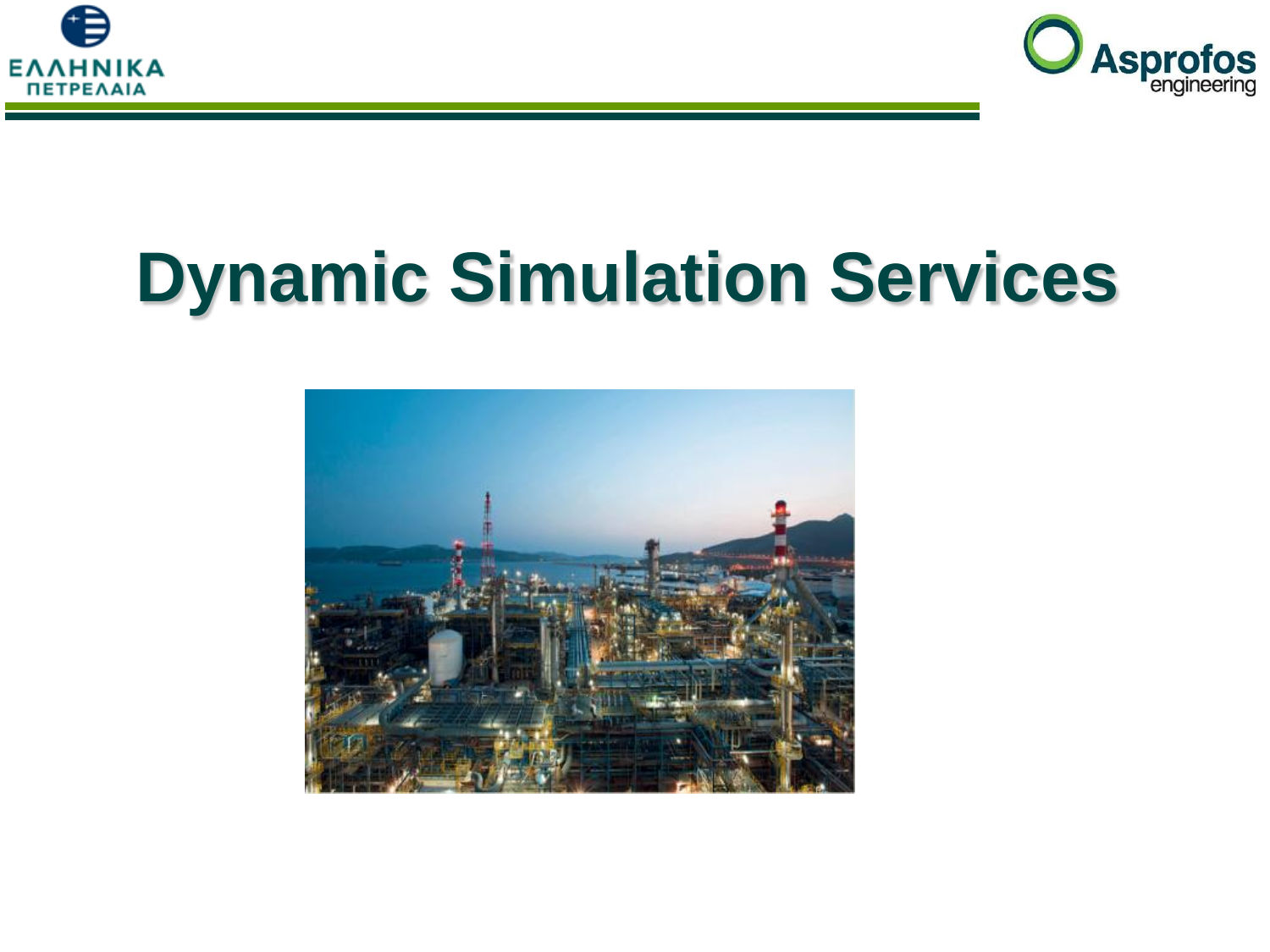#### **Contents**



- **What is Dynamic Simulation?**
- **Why Dynamic Simulation?**
- **Fields of Application**
- **Typical Objectives**
- **Project Execution**
- **Offered Services**

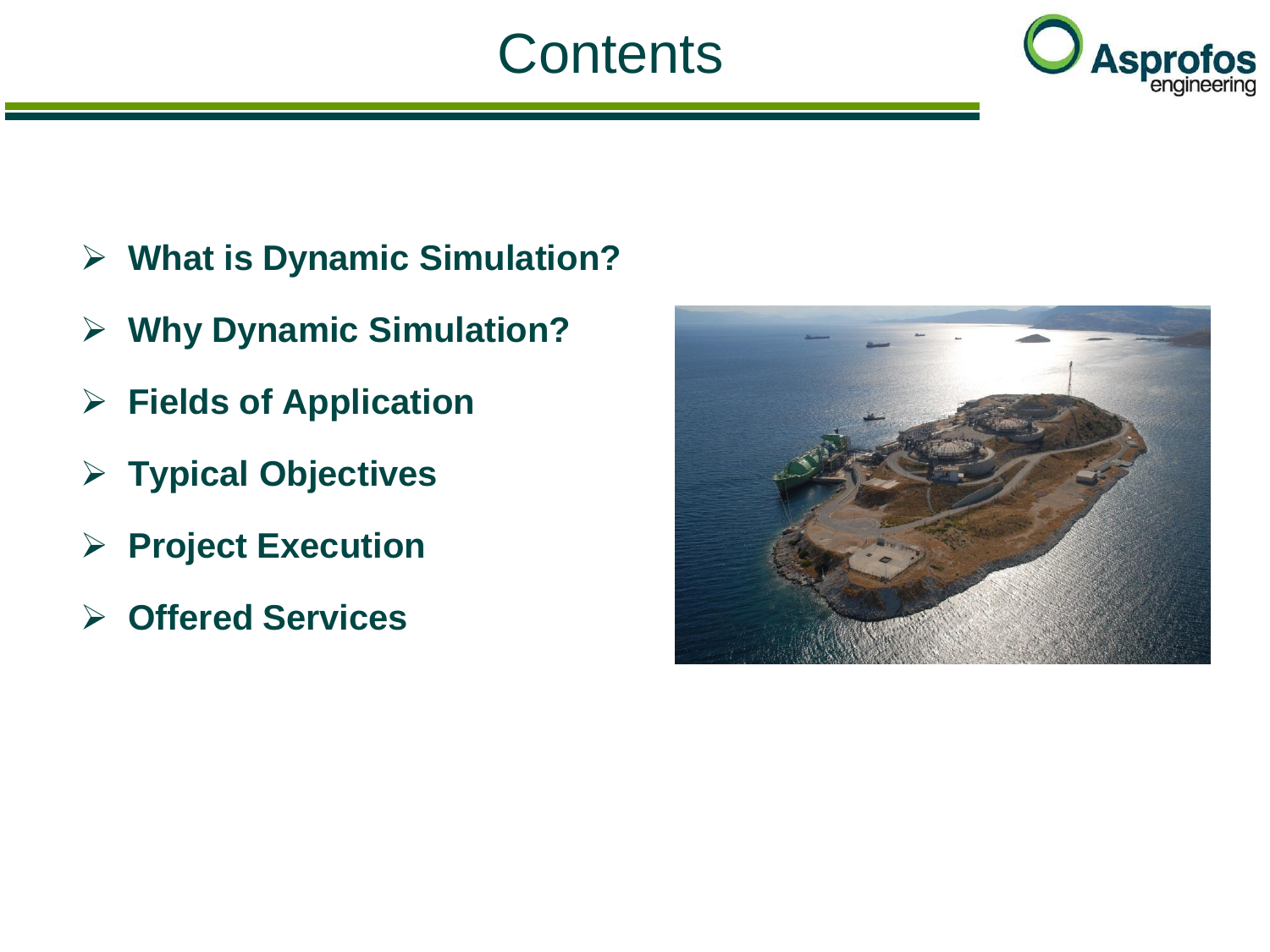### What is Dynamic Simulation?



- $\triangleright$  Natural and chemical phenomena expressed in algebraic and differential equations of engineering principles
- $\triangleright$  Time dimension vs steady state

*STEADY STATE = A SNAPSHOT OF A SETTLED DYNAMIC STATE*

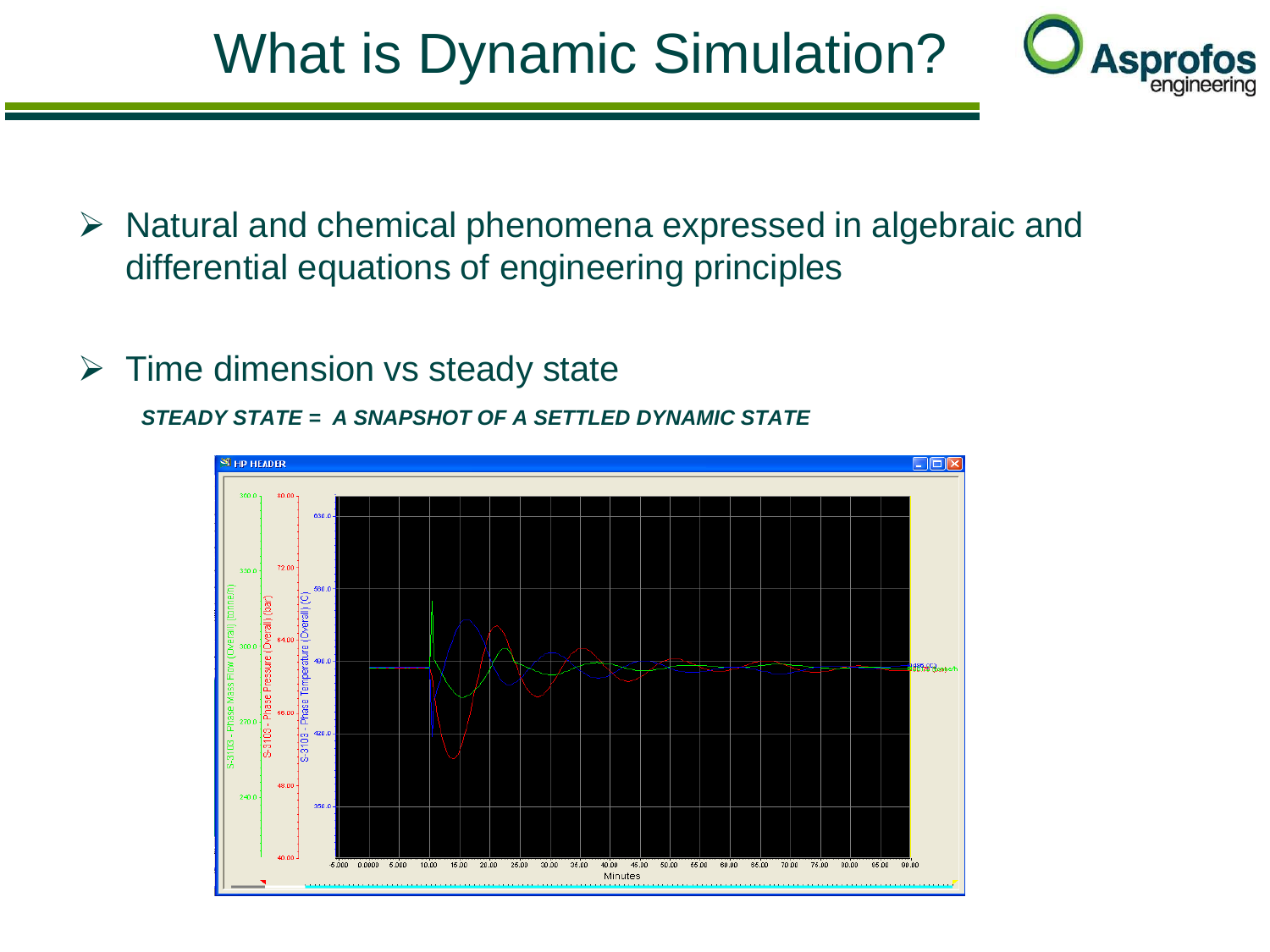#### What is Dynamic Simulation?



#### **Dynamic simulation includes:**

- $\Box$  All process equipment commissioned with process and mechanical details
- $\Box$  Instruments, e.g. valves, controllers, transmitters, alarms, etc.
- $\Box$  Piping isometrics (if high fidelity is required)
- □ ESD (Emergency Shut Down) system and any logic required by scope
- DCS details e.g. sequencing, complex loops, Advanced Process Control

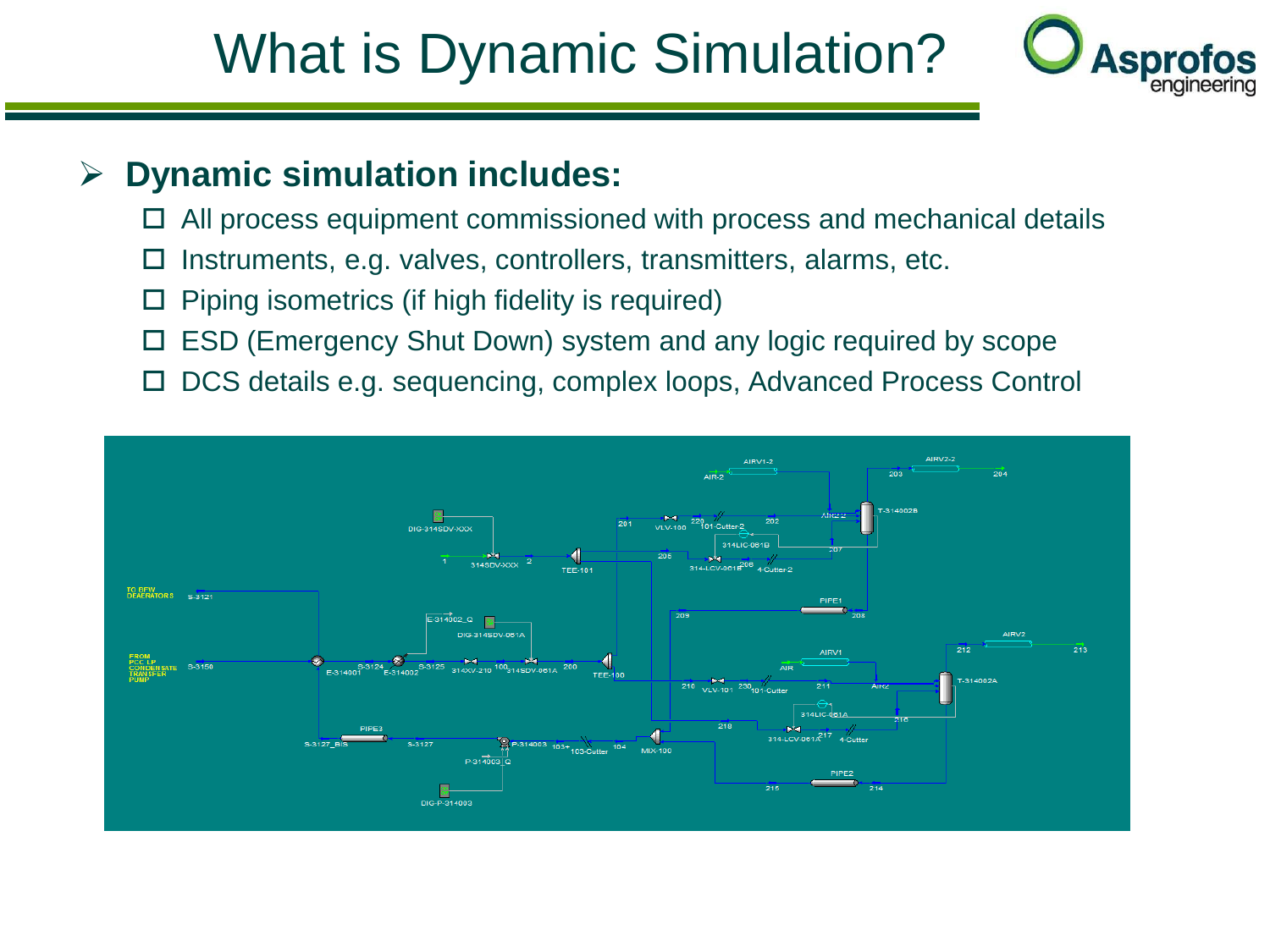### Why Dynamic Simulation?



### **≻Design Validation**

- $\square$  Controllability check
- $\square$  Optimization of start-up and shutdown procedures
- □ Validation of safety measures

### **≻Process Optimization**

- Improve product specifications
- □ What-if analysis
- $\square$  Incidents investigations
- □ Debottlenecking



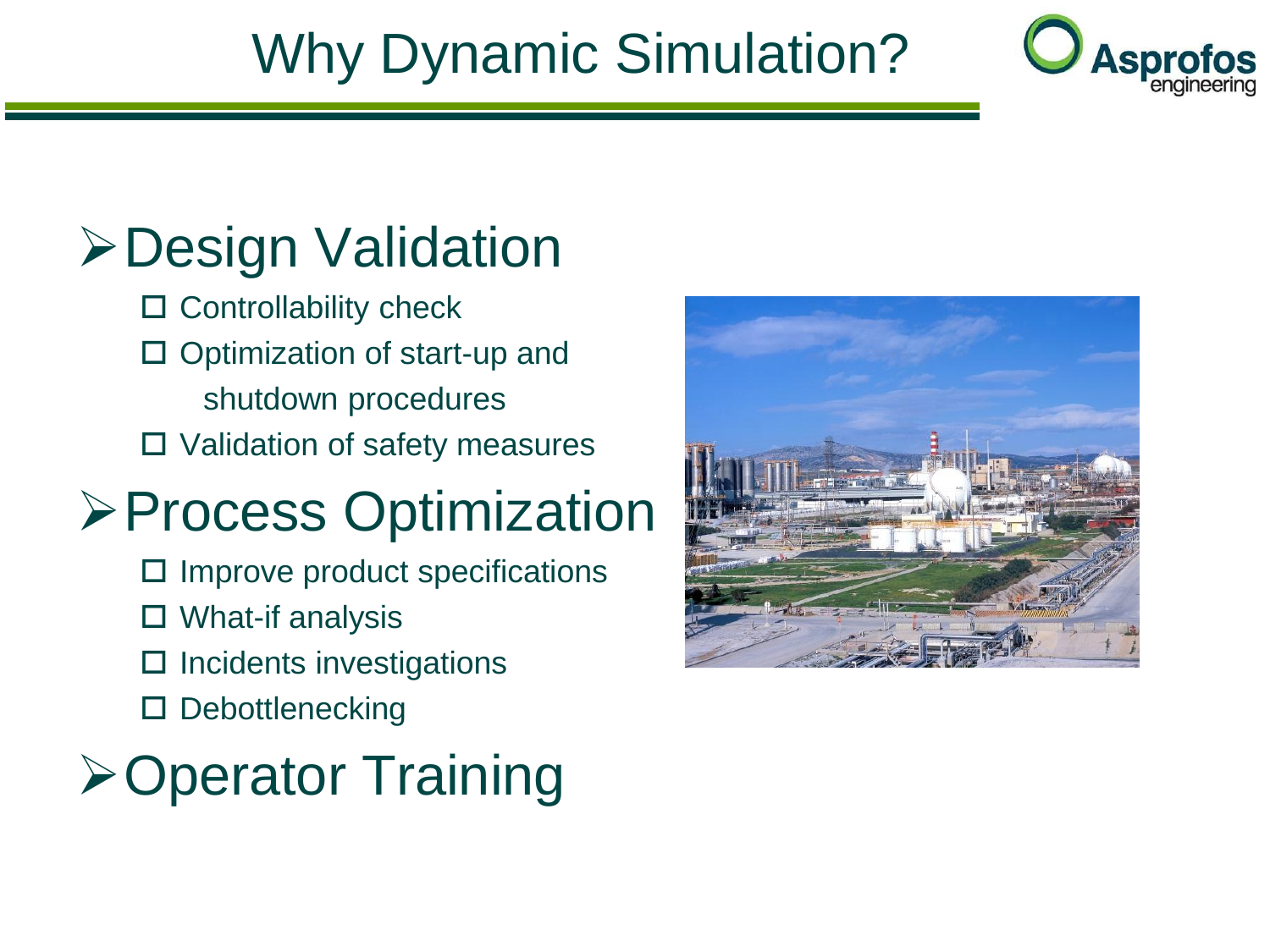#### Fields of Application



### **>LNG**

## **≻Refineries**

**>Petrochemicals** 

**≻Utilities** 

Power Plants

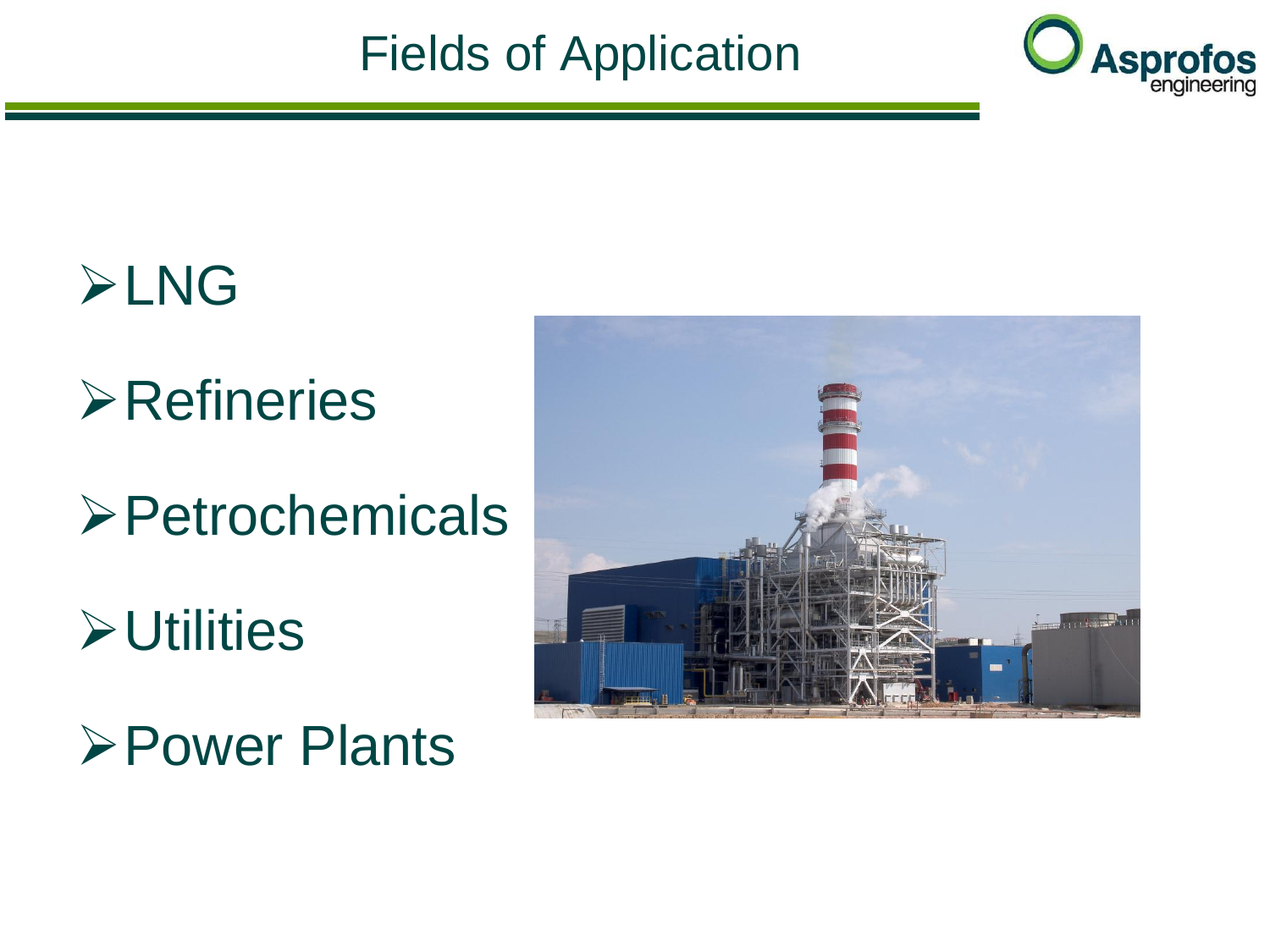#### Dynamic Simulation Typical Objectives



- $\triangleright$  Determine the effects of specific upset scenarios;
- $\triangleright$  Debottlenecking;
- $\triangleright$  Indicate suitable operating modes for spare equipment, e.g. hot or cold standby;
- $\triangleright$  Check the adequacy of safety equipment; e.g. overpressure valves, PSVs loading;
- $\triangleright$  Suggest appropriate opening of valves in emergency cases, e.g. anti-surge;
- Minimize venting for environmental purposes;
- $\triangleright$  Avoid loss of production due to undesired shutdown;
- Develop changeover philosophy in alternative operating modes;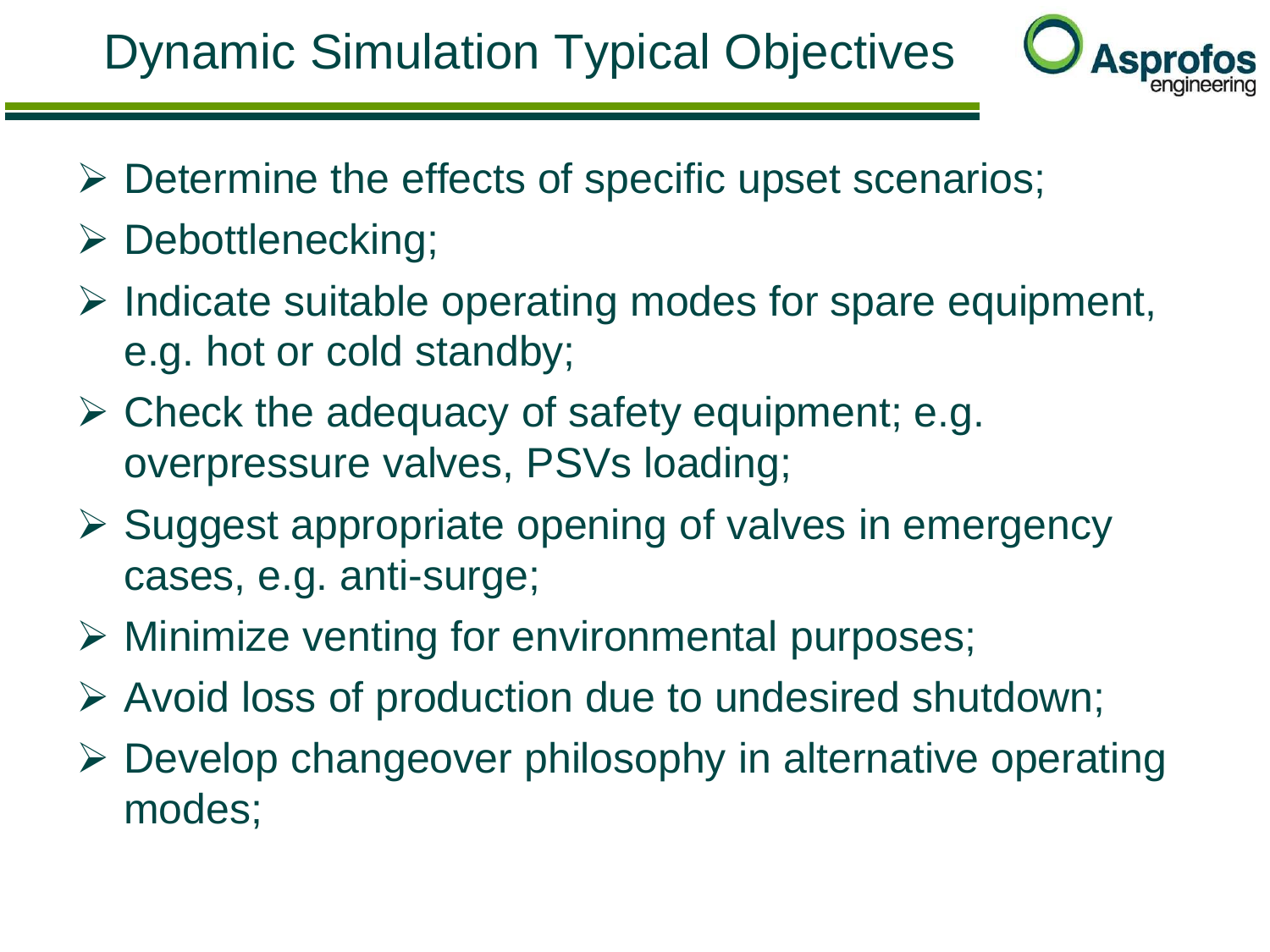

- $\triangleright$  Suggest and optimize controller tuning;
- Develop start up/shutdown operating procedures;
- $\triangleright$  Validate design in general;
- $\triangleright$  Process and operators training

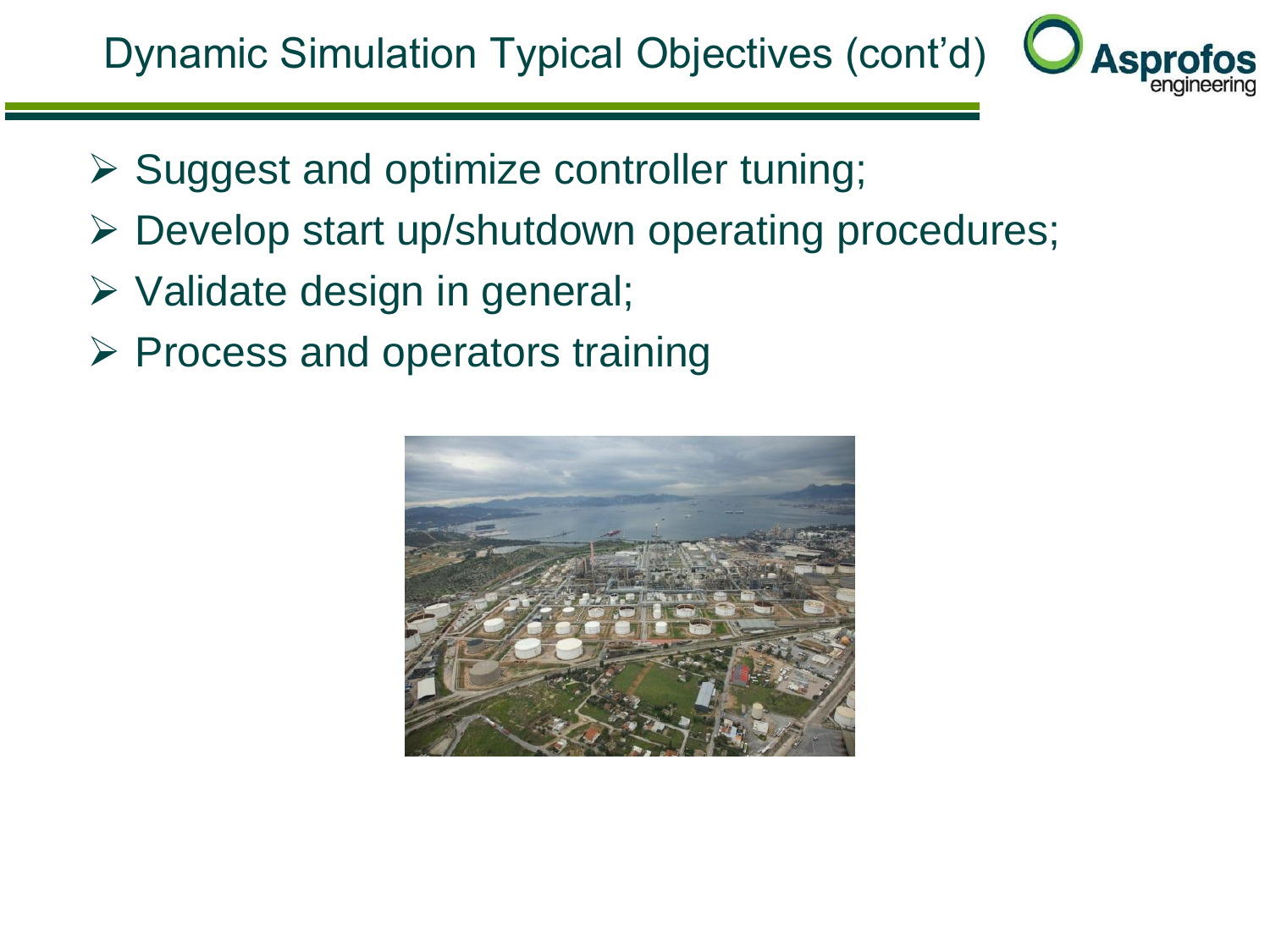

- $\triangleright$  Kick-Off Meeting
- $\triangleright$  Data Gathering
- $\triangleright$  Model Building and Testing
- $\triangleright$  Model Validation Meeting and Report
- $\triangleright$  Scenarios Runs and Final Report
- Final Meeting for Results Presentation
- **≻ Client Comments and Final Report**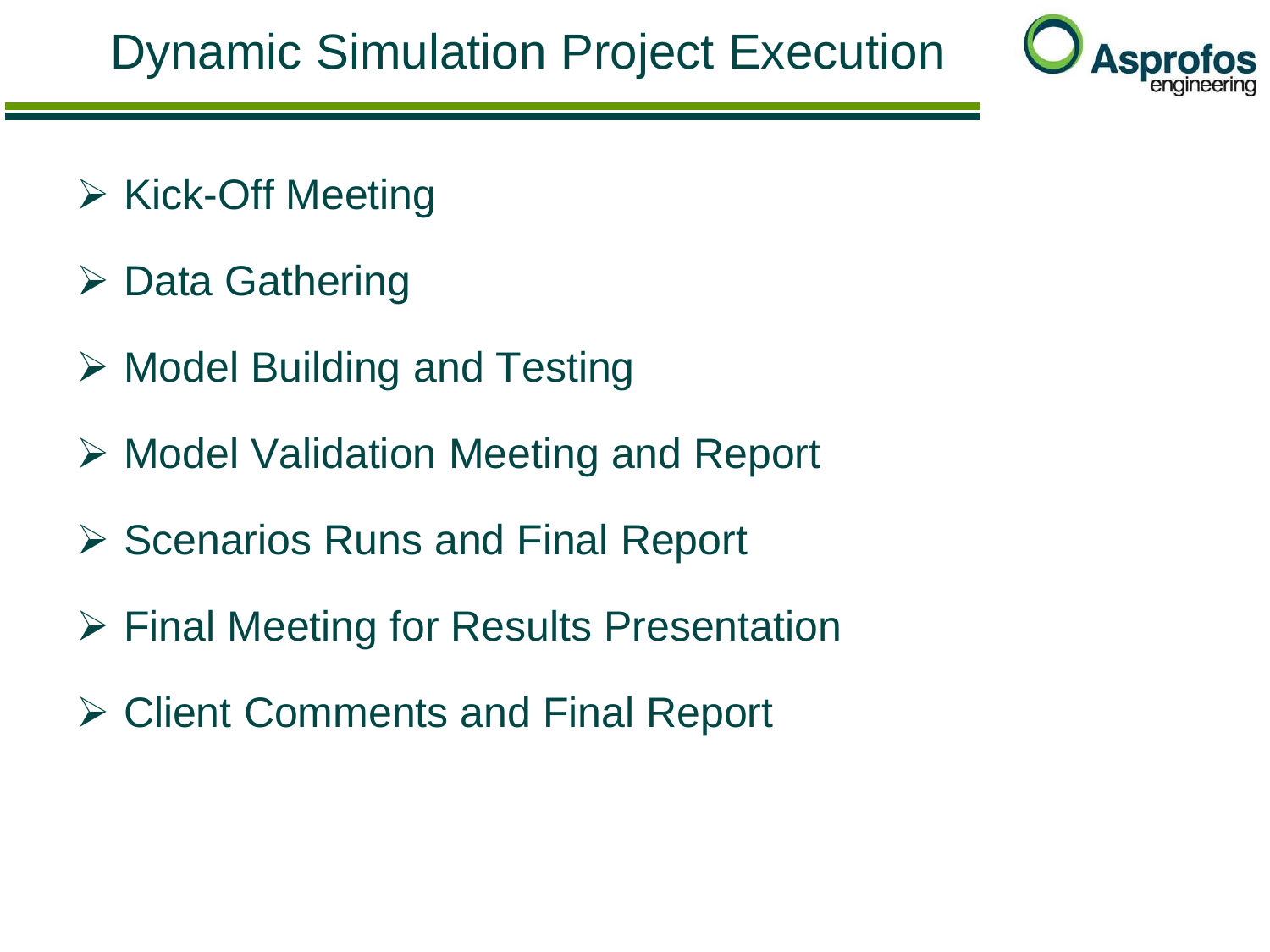OTS (Operator Training Simulator) Project Execution

- $\triangleright$  Kick-Off Meeting
- $\triangleright$  Data Gathering
- Model Building in small Process Areas
- Model Integration and ESD (Emergency Shut Down) component
- $\triangleright$  Operational Testing
- $\triangleright$  Model Review Test (MRT) with client
- Development of DCS component (Emulation/Stimulation)
- Final Acceptance Test (FAT) with client
- **► FAT Observations**
- $\triangleright$  Site Acceptance Test (SAT) and final delivery